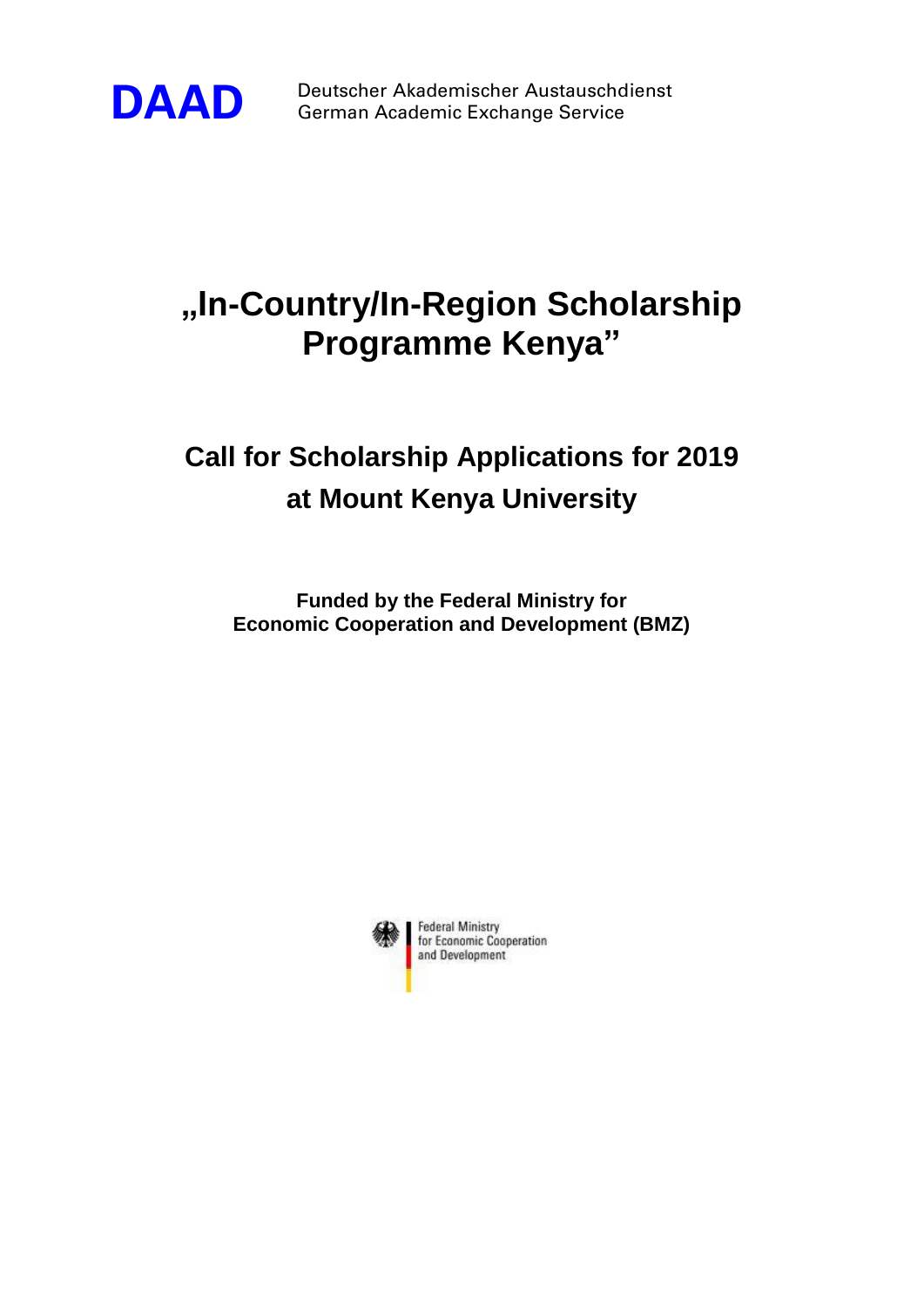

| DAAD (German Academic Exchange Service), as a publicly funded, selfgoverning<br>organisation of the institutions of higher education in Germany, promotes<br>international academic exchange as well as educational co-operation with<br>developing countries through a variety of funding and scholarship programmes.                                                                                                                                                                                                                                                                                                                               |
|------------------------------------------------------------------------------------------------------------------------------------------------------------------------------------------------------------------------------------------------------------------------------------------------------------------------------------------------------------------------------------------------------------------------------------------------------------------------------------------------------------------------------------------------------------------------------------------------------------------------------------------------------|
| As part of the "In-Country/In-Region Scholarship Programme" DAAD offers<br>scholarships for Master studies. The programme is funded by the German Federal<br>Ministry of Economic Cooperation and Development (BMZ) and aims at university<br>staff in the first line, without neglecting the public sector demand of academically<br>trained personnel.                                                                                                                                                                                                                                                                                             |
| The target group for scholarships are graduates and postgraduates from Sub-<br>Sahara Africa with a first academic degree if applying for a Master's programme,<br>or with a Master's degree if applying for a doctoral programme who want to pursue<br>Master's or PhD courses in their home country (so called In-Country<br>scholarships) or in another Sub-Sahara African country (so called In-Region<br>scholarships).                                                                                                                                                                                                                         |
| It has been agreed upon that DAAD cooperates with Mount Kenya University by<br>offering up to 6 In-Country scholarships and up to 2 In-Region scholarships<br>for Master studies at Mount Kenya University for the intake 2019.                                                                                                                                                                                                                                                                                                                                                                                                                      |
| The awarding of scholarships will be subject to the provision of funds.                                                                                                                                                                                                                                                                                                                                                                                                                                                                                                                                                                              |
| Applicants<br>have successfully completed generally a three-year university degree<br>(Master candidates)<br>clearly show motivation and strong commitment<br>$\bullet$<br>have thorough knowledge of the language of instruction<br>$\bullet$<br>have completed their last university degree not more than 6 years ago at<br>$\bullet$<br>the time of application<br>must be nationals or permanent resident of a Sub-Sahara African country<br>$\bullet$<br>should generally be a) staff member of a public university, b) candidate<br>٠<br>considered for teaching or research staff recruitment, c) from the public<br>sector or d) DAFI-Alumni |
| Female applicants and candidates from less privileged regions or groups are<br>especially encouraged to participate in the programme.                                                                                                                                                                                                                                                                                                                                                                                                                                                                                                                |
| Master-scholarships are initially granted for one year and can be extended to a<br>maximum of two years upon receipt of an application for extension. Scholars need<br>to demonstrate satisfactory progress after one year. All further information will be<br>provided after admission to the scholarship programme.                                                                                                                                                                                                                                                                                                                                |
| The In-Country/In-Region Scholarship Programme supports studies in subject<br>areas with strong relevance to national development.                                                                                                                                                                                                                                                                                                                                                                                                                                                                                                                   |
| The scholarships at Mount Kenya University are available in the following fields:                                                                                                                                                                                                                                                                                                                                                                                                                                                                                                                                                                    |
| Master in Medical-Surgical Nursing<br>Master of Public Health                                                                                                                                                                                                                                                                                                                                                                                                                                                                                                                                                                                        |
|                                                                                                                                                                                                                                                                                                                                                                                                                                                                                                                                                                                                                                                      |

**Place of tenure Mount Kenya University, Kenya**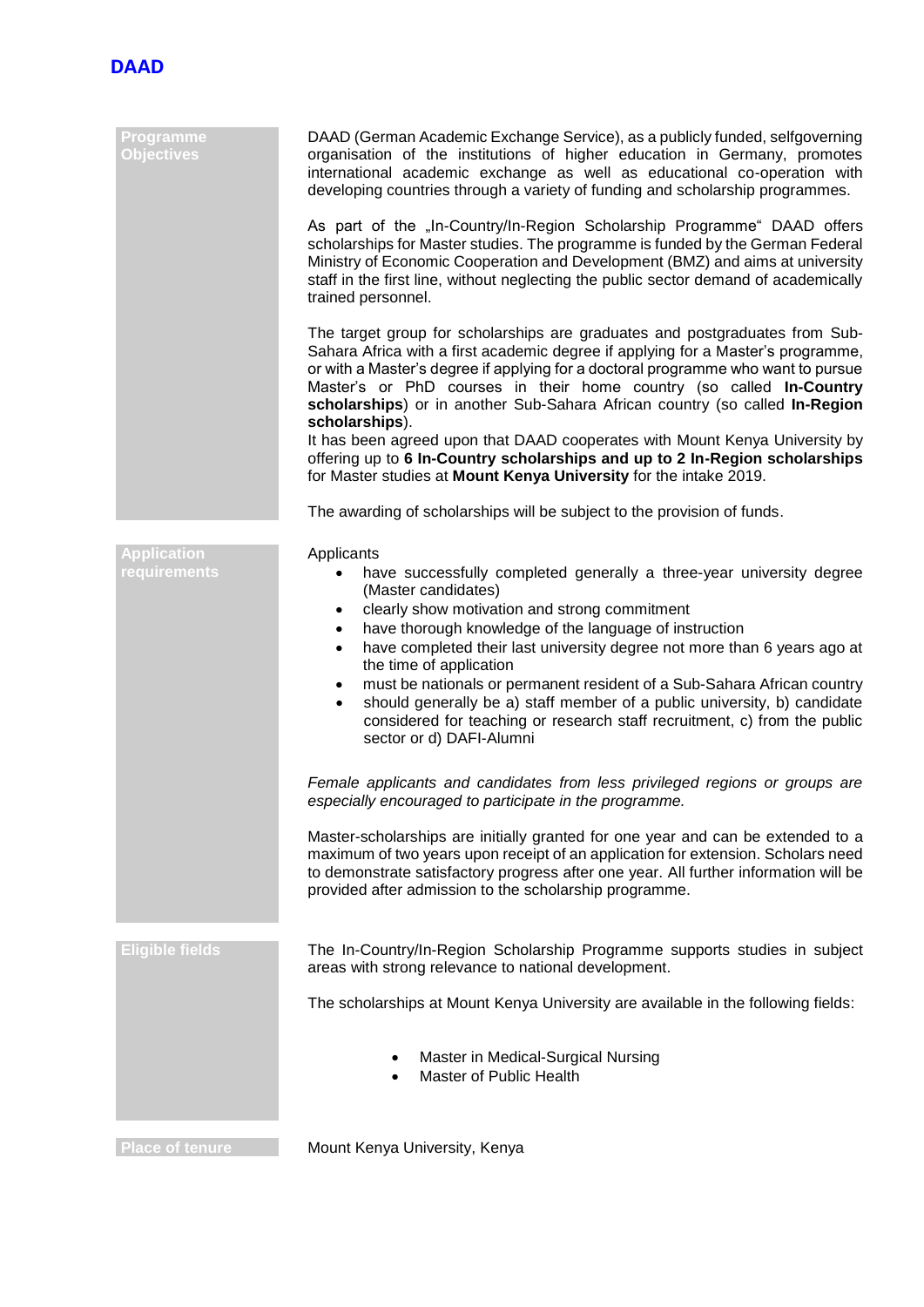

| <b>Duration and</b><br>Commencement                 | The duration<br>of the Master programme is generally two years<br>$\bullet$                                                                                                                                                                                                                                                                                                                                                                                                                                                                                                                                      |  |
|-----------------------------------------------------|------------------------------------------------------------------------------------------------------------------------------------------------------------------------------------------------------------------------------------------------------------------------------------------------------------------------------------------------------------------------------------------------------------------------------------------------------------------------------------------------------------------------------------------------------------------------------------------------------------------|--|
|                                                     | generally starting in September.                                                                                                                                                                                                                                                                                                                                                                                                                                                                                                                                                                                 |  |
| <b>Applicaion and</b><br><b>Selection Procedure</b> | The application process contains two steps.                                                                                                                                                                                                                                                                                                                                                                                                                                                                                                                                                                      |  |
|                                                     | First step:<br>Applicants must apply for their studies at Mount Kenya University using the<br>contacts and the method that is prescribed by the institution. Mount Kenya<br>University has set its own deadlines.                                                                                                                                                                                                                                                                                                                                                                                                |  |
|                                                     | Mount Kenya University will screen, pre-select (according to DAAD selection<br>criteria) and short-list the applicants. A detailed report consisting of the shortlisting<br>procedure, the entire list of applicants, the ranked shortlist and the shortlisting<br>panel members will also be availed to DAAD. The ranked shortlist will contain<br>preferably triple (at least double) the number of scholarships that have been<br>attributed to the institution.                                                                                                                                              |  |
|                                                     | DAAD reserves the right of final selection.                                                                                                                                                                                                                                                                                                                                                                                                                                                                                                                                                                      |  |
|                                                     | Second step:<br>Pre-selected candidates are asked to log into the DAAD portal and register<br>themselves and submit an DAAD application.                                                                                                                                                                                                                                                                                                                                                                                                                                                                         |  |
|                                                     | 1. Register online via the DAAD-Portal (if not already registered):<br>https://portal.daad.de                                                                                                                                                                                                                                                                                                                                                                                                                                                                                                                    |  |
|                                                     | 2. Apply online via the DAAD-Portal under the tab "Personal Funding"/<br>"Application"                                                                                                                                                                                                                                                                                                                                                                                                                                                                                                                           |  |
|                                                     | Documents to be submitted:                                                                                                                                                                                                                                                                                                                                                                                                                                                                                                                                                                                       |  |
|                                                     | DAAD application form duly filled (available in the DAAD-Portal)<br>٠<br>Hand signed curriculum vitae (please use the european specimen<br>form at http://europass.cedefop. Europa.eu), including a list of<br>publications (if applicable).<br>Recommendation letter by university teachers (Master 1, PhD 2)<br>Letter of admission for the host university / institution / network<br>Certified copies of university degree certificates including transcripts<br>Letter of motivation (if applicable: mentioning the planned research<br>stay in Germany, see "Additional benefits")<br>Copy of the passport |  |
|                                                     |                                                                                                                                                                                                                                                                                                                                                                                                                                                                                                                                                                                                                  |  |

**Closing date for the submission of DAAD scholarship applications is 31.03.2019.**